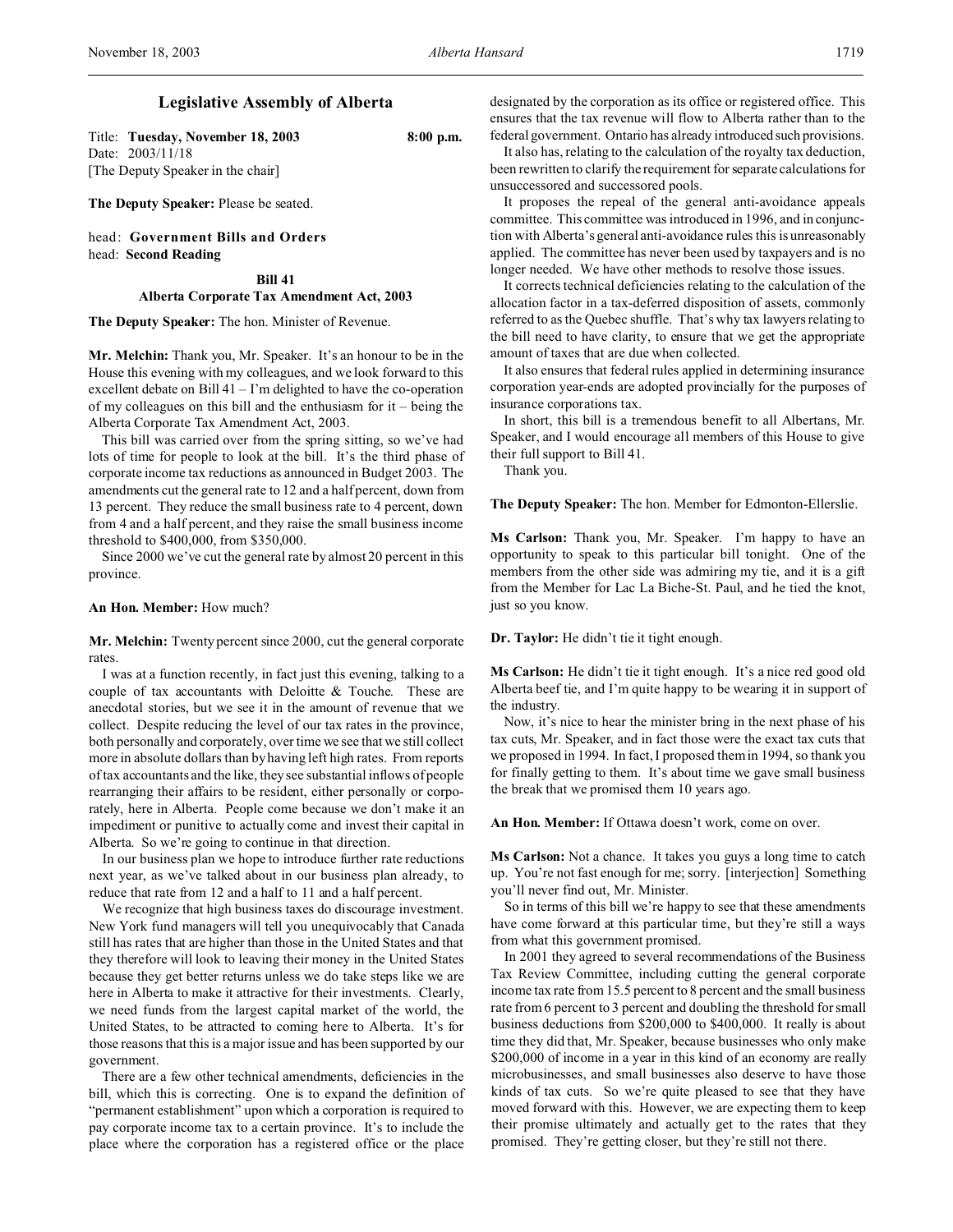We also see this bill making some changes to the royalty tax deduction and also happy to see that. Some of the language changes are helpful as well.

We've always supported affordable tax relief in order to enhance Alberta's attractiveness to businessinvestment, and that goes beyond just simple tax reductions. That means all kinds of tax relief within the system, which includes user fees and the other kinds of hidden fees that we've seen this government love to build on over the years. We definitely know that small business is the engine of the economy, and a healthy economy and higher employment is only good news for this province and the contribution that we make to Canada as a part of the federation. So we are happy to see this come forward.

We have a couple of questions for this bill, and they're really the same questions that we had last year when we saw the second phase of the bill, Bill 25 at that time. Why has the government delayed full implementation of the corporate tax cuts it announced in 2001?

Now, we hear the Minister of Revenue all the time talking about, you know, do you pay down the debt or do you give the tax cuts or do you inflation-proof the heritage trust fund? Well, we say that you have to keep your promises, and one of them was these tax cuts, and we haven't seen them yet. Of course, it's always nice for the government to be able to reannounce the tax cuts year after year after year, but ultimately they actually have to deliver on what they promise. I hear you laughing, but it's true. How many times has this tax cut been announced since 2001? Twice a year since then. Twice a year. [interjection] Well, maybe I'll just have to learn how to do that; won't I?

## *8:10*

We've got a few more questions for the minister on this. We've heard that the Finance minister expects another big surplus at the end of this year, so when can we expect the delivery of these tax cuts? Before the end of this year? Before the end of the first quarter? Will they be in the budget? Can you tell us what you're going to be doing with that?

Where will the retained tax revenue be spent since it's being withheld from businesses at this time? Does it go towards helping the businesses, or does it just go into the general revenue fund? I think I know the answer to that one. It's where all the money goes, just into the general revenue fund, but if we could get that specified, it would be helpful.

We see changes in the language of the royalty tax deduction provision. We would like to ask some questions about royalty tax credits in general. We've seen this province not adopt the federal policy, which comes as no surprise to any of us in here, and that policy states that companies can deduct a resource allowance in an amount equal to 25 percent of their resource profits in calculating taxable income. Instead, if royalties exceed the resource allowance in Alberta, companies may claim an additional deduction equal to the difference between the Crown royalties paid and the resource allowance claimed. This makes royalties fully deductible for Alberta purposes. Any excess not deductible in their year may be carried forward and deducted in a future year. My question is: why does Alberta make extra allowances for oil and gas companies that the federal act does not? There must be a specific reason for that. If we could just have it explained, that would be helpful.

Also, we'd like to know how much money oil and gas companies saved in royalty tax deductions and credits last year, and how is the government ensuring that granting oil and gas companies both royalty tax deductions and royalty tax credits ensures that Albertans receive a fair return on nonrenewable resource developments? So we'd like to know about that, and if there are any other plans for any kinds of royalty deductions or credits in the next year or two, even if there are any general discussions about them, that would be helpful for us to know about, and some justification for why the royalty tax rates are where they are.

When we take a look at the Auditor General's report for 2002- 2003, there was a recommendation that the Department of Energy "document and communicate the objectives of the Alberta Royalty Tax Credit program and develop measures to assess whether the program is meeting its objectives." That was recommendation 11 on page 96. So does the minister have plans to do this? As we see it, if you don't define these objectives and we don't see performance measures, then the government may not be making effective decisions, and then we're not getting the best bang for our buck that we possibly could.

I just want to speak for a moment about the appeal committee being abolished. Why is this happening, and then how will businesses pursue appeals in the future?

So those are my key questions at this time, I think. I have some points that I'll bring up later on during committee on the section-bysection analysis. Hopefully, those questions will be answered between now and then. But, generally speaking, we support this particular move. I wish they would get to the bottom, bottom line sooner rather than later, but certainly I'm sure Alberta businesses are happy for what they are getting at this stage.

Thank you.

### **The Deputy Speaker:** The hon. Member for Edmonton-Highlands.

**Mr. Mason:** Thank you very much, Mr. Speaker. I'm also pleased to rise to speak to Bill 41. However, my view of the provisions of this bill are not in accord with the comments that we've just heard from the hon. Member for Edmonton-Ellerslie. Far from it in fact. Alberta New Democrats have been resolute in their opposition to the massive corporate tax break that this government has promised, approximately a billion dollars across four years, and we take some satisfaction that in the last provincial budget the amount of the reduction was half only what had been anticipated, and we would like to think that we deserve some credit for raising opposition to that.

In fact, I'm somewhat surprised at the hon. Member for Edmonton-Ellerslie taking credit for initiating this particular tax cut and taking credit on behalf of the Liberal opposition for that because it seems to me that they want to have it both ways. Similar to Alberta New Democrats the Liberal opposition has positions which support increased funding for education, increased funding for health care, and, in fact, increased social spending in general. I certainly appreciate their opposition to the government's attack on middleclass Albertans.

However, one wonders how they're going to pay for it because you cannot afford to freeze tuition. You cannot afford to adequately fund education, health care, and any number of other things and not be able to pay for it unless you're prepared, of course, to perhaps run a deficit, but there's no doubt in our view that the attack on middleincome Albertans through a variety of charges, health care user fees for example, dramatic tuition increases in this province, and a host of other nickel-and-dime and loonie-and-toonie financial attacks are in order to pay for this tax cut for corporations. There is in fact no indication that there is any specific benefit that the government has in mind for this program.

The Auditor General has reminded the government on a couple of occasions at least that the objectives of these tax reductions need to be defined, and the government needs to measure exactly what they are trying to accomplish by bringing in these tax reductions. The government has yet to define the objectives that it is trying to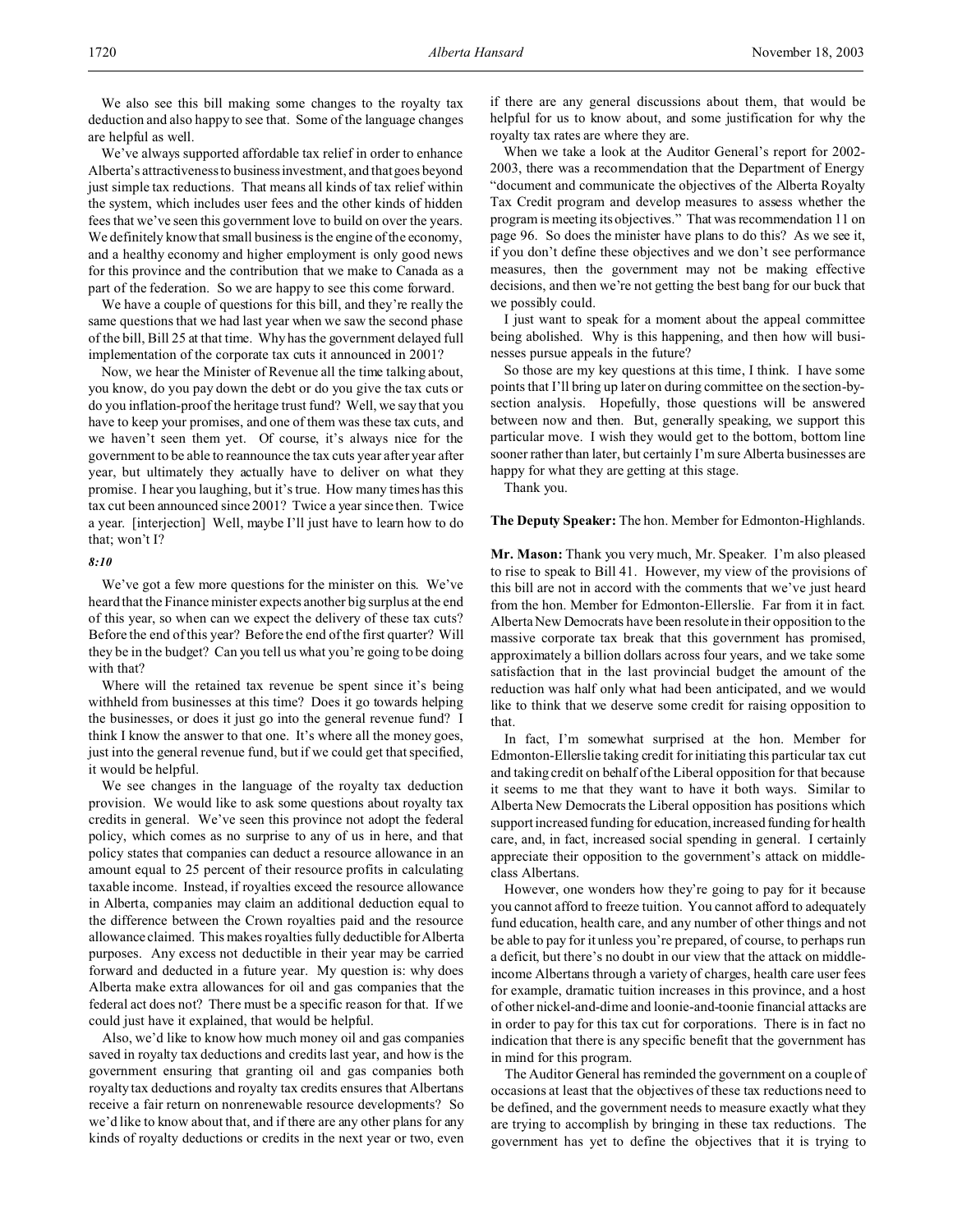achieve by cutting corporate taxes a billion dollars over four years. I think, then, we're left with the vague notion of a trickle-down economic benefit, which has long since been disproven.

The government likes to take credit for the economic prosperity of this province based on the tax regime. In fact, I have here something from the provincial budget called the Alberta tax advantage which brags that we have the lowest corporate taxes in the country. It says:

Cuts to corporate income taxes started in 2001, and will save Alberta corporations about \$435 million in taxes this year. These savings are on top of the savings from cuts to other corporate taxes, such as the elimination of the financial institutions capital tax and the drop in the railway fuel tax.

#### It goes on to say that:

By following an affordable plan for corporate tax cuts, the government is making sure that it can continue to provide the public services that Albertans value, while laying the groundwork for the growth that will help pay for these services in the future.

Mr. Speaker, this paragraph is absolute nonsense. The government is in fact ensuring that it cannot pay for those services which Albertans desire, and it is one of the reasons why the government is in a financial straitjacket notwithstanding the fact that they have billions of dollars every year in additional surpluses, supposedly unanticipated surpluses. It is why, in fact, when there was a brief dip in the price of natural gas a couple of years ago, the Provincial Treasurer had to cancel preventative programs for aboriginal children and other children at risk. There's a clear and direct correlation between the government's hell-bent process of cutting corporate taxes and reductions and inability to deliver social services and other necessary programs in this province. It is also directly connected to the provincial government's addiction to gambling revenue, which is now one of the most significant sources of revenue for this province at about a billion dollars a year.

So these corporate tax cuts, Mr. Speaker, far from being beneficial for the average citizens of this province, are a direct threat to the kinds of programs that they have come to expect and which they often need.

### *8:20*

I want to talk a little bit about the royalty reductions program because the Auditor General, again, has been very clear that these programs have no demonstrated value other than reducing the payable tax of corporations, and he has called on the government not once but several times to identify specifically the objectives that are trying to be met through these kinds of programs, and the government has again failed to do this. This is quite simply, Mr. Speaker, a transfer of Albertans' wealth, which is commonly owned through the ownership of our natural resources, into the pockets of large corporations, and, frankly, with no requirement that that additional money should be spent on anything of value in Alberta or even spent in Alberta, period. So, you know, again, the government likes to sound like they're very progressive and they're trying to do something for the economy, but there's no relationship between their policies and economic prosperity of this province. They are just handing over the natural resources to the corporations which in turn support the government at election time.

So, Mr. Speaker, I want to be very clear that Alberta New Democrats are opposed to this bill. We are a fiscally responsible party, and we do not seek to have our cake and eat it too. When we put forward proposals for government spending, we cost them, and we look at whether or not these programs can be borne by the Treasury. We do not want to be going to the people on one hand and say, "We will increase your funding for education; we will increase your funding for health care" and so on, and then to the corporations on the other hand and say, "Oh, by the way, you don't have to pay

your share in order to support these programs." That is trying to have your cake and eat it too.

I think that that is just not a viable policy, and it's not being straightforward and honest with the voters of the province. So when we talk about spending money on badly needed social programs, avoiding layoffs of teachers, for example, as we've recently seen up to a thousand positions cut across the province in education, we are willing to stand and face the voters and say how we would pay for it. One of the ways we would pay for it is to not proceed with these kinds of tax cuts which are simply gifts to the corporate sector and have no discernable payoff, at least as I interpret the Auditor General's remarks, to the economy of the province or to any programs that may exist.

So I would urge all members of the Assembly, both from the government side and the Liberal Official Opposition, to stand up for ordinary Albertans and vote against Bill 41. Thank you, Mr. Speaker.

**The Deputy Speaker:** Any questions or comments, hon. member? Okay.

If there are no questions, then we'll have the hon. Member for Edmonton-Gold Bar on Bill 41.

**Mr. MacDonald:** Thank you very much, Mr. Speaker. It's with a great deal of interest that I participate in the debate on Bill 41, the Alberta Corporate Tax Amendment Act, 2003, this evening. Certainly, when everyone considers that many, as the hon. Member for Edmonton-Highlands referred to them, ordinary Albertans own small businesses across this province, I think they would be very grateful for a reduction in their tax rate when you consider how the utility costs from energy deregulation have affected these small businesses. They need some relief, and they need it now. Many businesses have expressed a great deal of concern, Mr. Speaker, with the high cost of electricity and the high cost of natural gas, and any relief that they can get other than a rebate at election time I think puts them on a solid financial footing.

Now, we have seen over the years a gradual decrease in the small business tax rate. I think we can safely call this Lenny Kaplan's tax cuts because whenever Mr. Kaplan worked with the Official Opposition, this was one policy that he advocated be implemented. The hon. Member for Edmonton-Ellerslie is absolutely right. This was a policy of the Official Opposition for some time, and I am pleased to see that the government has incorporated it into this legislation. I think it is about time, and in light of the major public policy failures in other departments by the government I commend the Minister of Revenue for bringing this forward because it's much needed by the small business community in light of the bills that I talked about before increasing. I think Mr. Kaplan would certainly agree as well.

When you look at other parts of this legislation – and we can go to the general rate of corporate tax reduction and what has happened historically – I would be curious to know how the insurance industry in the province is going to be affected by this reduction. How much money are they going to save now? The insurance companies, I understand, have an extensive – some people would call it a consultation process; other people would call it a lobby process in place to have their premium taxes of 3 percent reduced or in some cases eliminated.

I was part of a public debate, and I reminded the consumers that the insurance industry had already received in the general rate from the previous reduction some corporate tax relief, and fair enough; we were collecting the premium taxes. I would like to see the premium taxes used for dedicated public campaigns to ensure that people have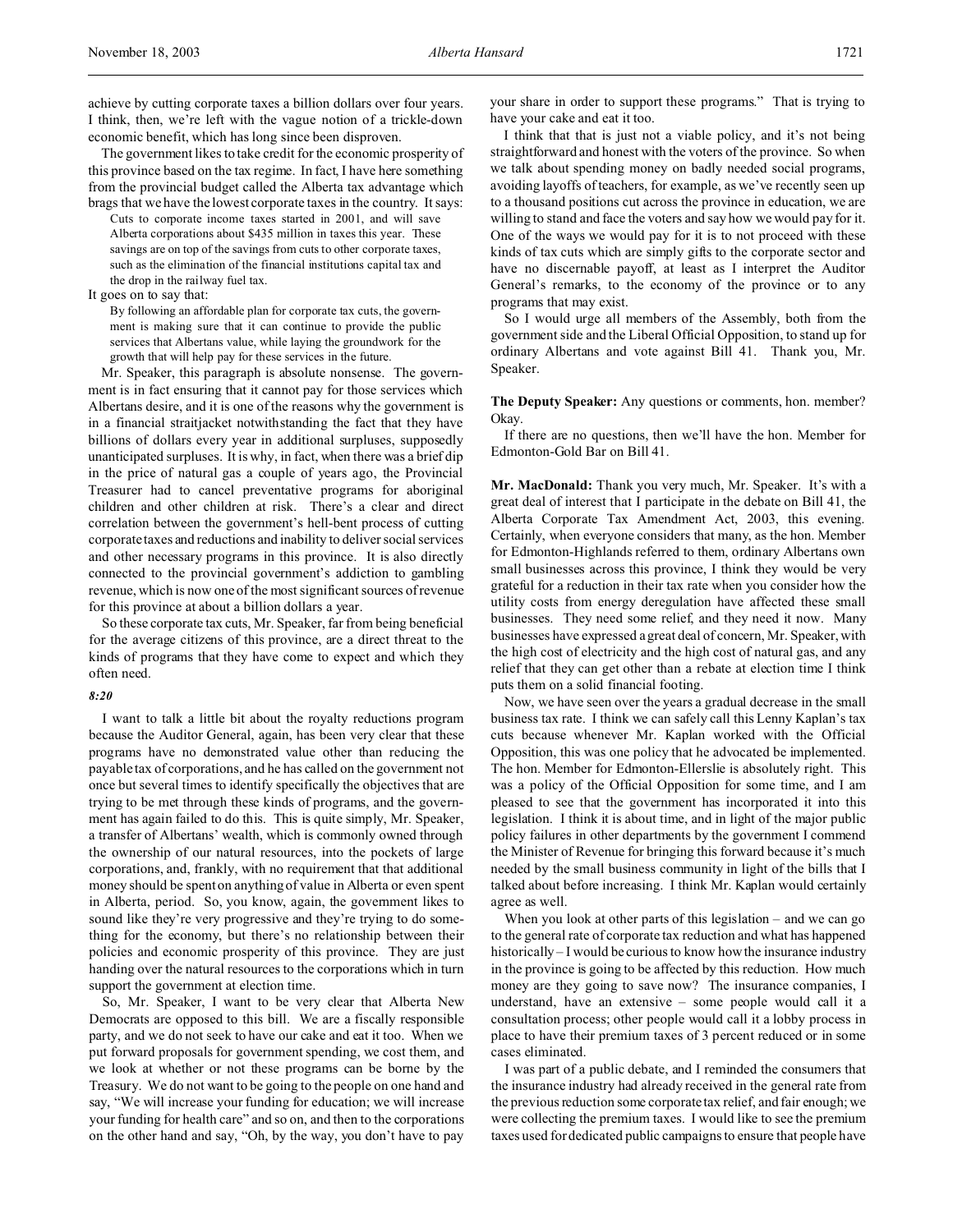their seat belts on, their head rests adjusted properly, a public education program to ensure that we drive as safe as possible. That \$57 million that's collected from the insurance industry on auto insurance premiums I think should have dedicated uses, and one of them would be to reduce our accident rates.

I'm not convinced that the insurance companies, for one, need tax relief at this time. They have received it. Small businesses certainly in my view warrant and merit tax cuts, but the insurance industry? The insurance industry, I'm not so sure. I would like to know just precisely how much money the insurance industry in this province would save with this corporate tax cut because I do not want to turn on the radio or open my newspaper and hear where they've been taxed out of Alberta, because I just do not believe that to be true whenever one considers the insurance industry.

Now, my colleague from Edmonton-Ellerslie talked about the royalty tax deductions. Certainly, the Auditor General in his report had significant things to say about tax royalties to energy companies in this province and exactly how they work. As the debate in this bill continues, Mr. Speaker, I too would like to know: how much money did oil and gas companies save in royalty tax deductions and credits last year? How does the government ensure that granting oil and gas companies both royalty tax deductions and royalty tax credits does not cheat Albertans from receiving a fair return on nonrenewable resource development? It was interesting to note, Mr. Speaker, in Saturday's *Globe and Mail* a story about Exxon corporation, and I believe it was the state of Alabama. Somewhere down in the Sun Belt, in the southern states, there was a court case, and Exxon owes that state I think slightly over \$11 billion in resource revenue that had not been collected. I would just be horrified to think that we're not collecting our fair share in this province. I'm sure we are. I'm sure there are programs in place to ensure that our citizens are getting maximum return on their resources.

#### *8:30*

As the hon. member said earlier, we have schools that are overcrowded. We have laid off teachers. We have any number of what the government in the old days used to call pressure points that need funding. It would be just horrifying, again, Mr. Speaker, to find out that our share of our resources was not being collected properly by our government.

We at the same time are entertaining notions in public debates about putting a user fee on the homeless if they're going to get a night's stay at a government shelter. When we put all this in perspective, we just can't provide for one sector, which is the corporate sector, and ignore those who cannot help themselves. There are many people, unfortunately, in this province who through no fault of their own cannot provide themselves with a living. The government has a responsibility and a role, and if we're going to look after the corporate interests, then I think we should care for those who cannot care for themselves as well and do it adequately, allow them to live their lives with decency and respect.

Mr. Speaker, who has the Alberta advantage here? Albertans obviously own the resources, not the energy companies, and I would like to know: when was the last time the government system of royalty tax deductions and royalty tax credits was examined? I'm sure someone other than the Auditor General has had a look at this, but certainly the Auditor General in the recent report that I referred to recommended that "the Department of Energy document and communicate the objectives of the Alberta Royalty Tax Credit program and develop measures to assess whether the program is meeting its objectives."

Now, the risk of not defining program objectives and performance

measures is that the government may not be making effective decisions and may be giving away the Alberta advantage for free.

In conclusion, I would like to bring up small businesses again. The small businesses, those that are owned by the so-called ordinary Albertans – I was one of them – are the engine of Alberta's economy. [interjection] Yes, you bet I'm ordinary, and I'm proud of it. I think we need more people like that in this Legislative Assembly, not less, and that's to the Minister of Justice, Mr. Speaker.

The Official Opposition has always supported tax cuts for small businesses. In light of the public policy follies that have surrounded this government recently with energy deregulation, it's about time, because if we give those small businesses tax relief, they're going to be able to find another place for their money, and that's in their high utility costs.

Thank you very much.

**The Deputy Speaker:** The hon. Member for Edmonton-Highlands to ask a question or make a comment.

**Mr. Mason:** It's a brief comment, Mr. Speaker. I just want to bring to the hon. Member for Edmonton-Gold Bar's attention the fact that the New Democrat opposition has always supported the tax reduction for small business, but the lion's share of the reduction in government revenue – that is, a billion dollars over four years – comes from the corporate tax rate reduction, which we firmly oppose.

Thank you.

**The Deputy Speaker:** The hon. Minister of Revenue to close debate.

**Mr. Melchin:** Thank you, Mr. Speaker. I will be happy to supply some answers in committee to a number of the questions. For some of them I don't have the specifics with me at the present time. I would say this, though, in general terms. When we take a look at tax structures, it is important that you look at the right climate for business. Sometimes "corporation" or "business" sounds like it's impersonal, but that corporation or business is made up of individuals. It's made up of Albertans. It's made up of people. It's made up of people that create jobs, that provide opportunity for jobs and employment for all Albertans. It's not looking after an invisible shell of an organization. It's looking at having opportunities to invest, to create jobs, and so forth, and it is also part of the structure.

I appreciate that the NDs would like to see the tax-and-spend philosophy as the approach, but I think the approach is: you create a bigger pie, and you create opportunities to create a bigger pie so your rates don't have to be so high. That is what will attract the capital that we need of the world to develop and create the infrastructure that we need in this province, and it is doing it. It's not just because prices in oil and gas are high, but the investment climate, the opportunity, the people that are moving here are a natural flow of allowing capital to come where it's not penalized so highly, and it benefits everybody. It benefits all the low-income people. It benefits the provision for social services and the like.

Anyway, with respect to a couple of things about the Auditor General's comments, the Auditor General did not say anything or put into context that there was anything wrong or implied that there is a problem with the Alberta royalty tax credit. He's only making comment with respect to a number of programs that provide credits, deductions, preferential treatment to quantify so that you would compare benefits and costs, and I think those are appropriate statements. We certainly are looking at the Alberta royalty tax credit in that perspective and will report in due course.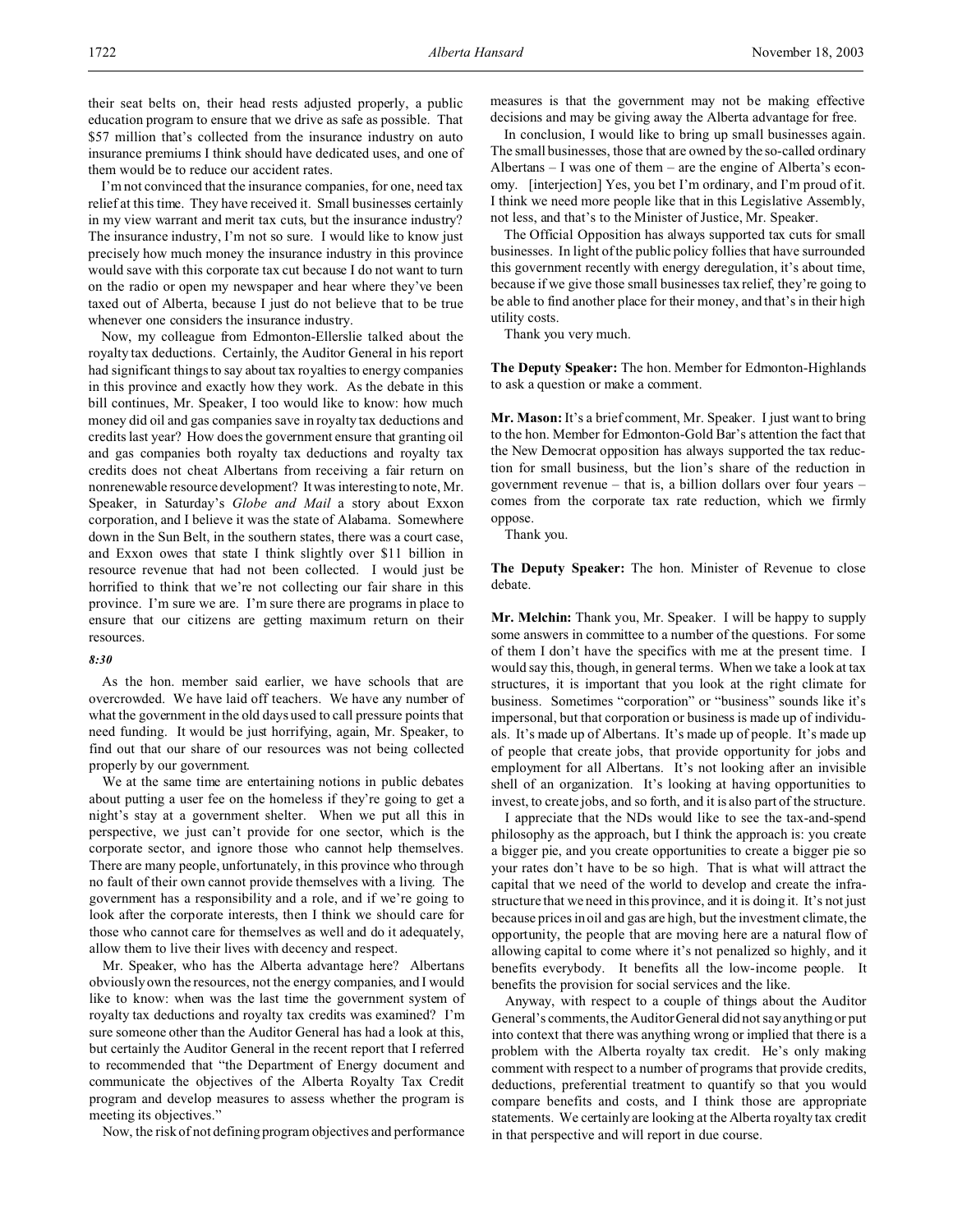One thing was mentioned: why we allow for the higher of resource allowance or royalty deductions. The federal government introduced years ago in the whole taxation – they disallowed the deduction of royalties, and because of their disallowance of the royalties paid to Alberta from a federal claim, they allowed a resource allowance. The Alberta government's response, though, was to still allow the deductibility of the royalties paid in calculation of tax. Given that the federal government introduced its own legislation on resource allowance, we allowed them to take the higher of, not to be penalized by different laws.

Now, one thing that has changed: the federal government starts in this year actually a gradual phaseout of the resource allowance. Starting in January of this year, over about four years it's going to phase out the complete resource allowance so that royalty deductions will be the only thing that you can deduct both for provincial and federal purposes. So even in a transition it is being resolved by the federal government's own acknowledgment that it needs to change its rules.

I'll be happy to answer in committee the balance of the questions that were asked. Thank you.

[Motion carried; Bill 41 read a second time]

*8:40*head: **Government Bills and Orders** head: **Committee of the Whole**

[Mr. Tannas in the chair]

**The Chair:** I'd call the Committee of the Whole to order. Because we have not met for some days and weeks, a reminder that while there is some leeway for quiet conversation, we have only one member standing at a time and talking. With that we'll begin.

## **Bill 37 Climate Change and Emissions Management Act**

**The Chair:** Are there any comments, questions, or amendments to be offered with respect to this bill? The hon. Member for Edmonton-Ellerslie.

**Ms Carlson:** Thank you, Mr. Chairman. I had the opportunity to speak to this particular bill in second reading this afternoon and then hear what the minister had to say. I was looking for something substantive from him, but instead what we got was the usual rant when they bring in these kinds of bills, which really should be dealing with substantive issues and instead really are positioning themselves to take advantage of what turns out to be mostly a lack of knowledge on the average Albertan's part, so they buy into the information that the government shares with them, which is not always accurate.

I didn't hear anything new this afternoon, and I didn't hear any new figures or new plans of what this government is planning to do, so I still have my initial outstanding issues with this bill, which I will summarize at this particular time.

 The first and perhaps the most important of those – or perhaps all of them are equally important – is that this bill does not achieve any meaningful progress on reducing the level of greenhouse gases emitted in Alberta. In fact, what we see here is quite the opposite, Mr. Chairman, and that's a real shame because there is an opportunity to move forward on this particular issue. The rest of the world will be. Why shouldn't we? You would think that just once the Alberta government would want to lead on these particular issues.

What we're going to end up seeing is that industry will lead on this particular issue. They will drive it, and government will be

playing catch-up. We see that happening in several other industries that I'm the critic for right now, not the least of which is Environment and Sustainable Resource Development, where industry is seeing what global markets are doing, they're seeing what the management issues are, and they're aggressively trying to be a part of the competitive advantage. But that does not seem to be this particular government's stance. That's letting all Albertans down, and that's too bad.

Secondly, this bill really is a poor legal framework for action. There are virtually no specifics in the bill that allow it to be evaluated for how efficient it will be in addressing Alberta's role in lowering greenhouse gas emissions. It delegates so much authority to the regulations that it really gives carte blanche to cabinet and the respective minister to operate in any way they choose. This gives us a couple of scenarios that could happen. We could have a best case scenario for some improvements or a worst case scenario of no substantial actions being taken at all, and that's very concerning.

Equally concerning is the fact, Mr. Chairman, that key components of this legislation will be decided behind closed doors by cabinet and minister. On this particular issue I have seen no leadership by cabinet or by the minister. Where I have seen the leadership is in the actual department, at the bureaucratic level. So hopefully they will have some influence on what happens here because if we leave this up to this cabinet, we're in trouble with this particular kind of legislation.

I talked this afternoon about there being no need for this separate piece of legislation. Everything here could be done more effectively by incorporating its provisions into a changed framework within the Environmental Protection and Enhancement Act. That would be much better. This bill doesn't allow the public the opportunity to be involved and participate in the establishment of regulatory systems.

Now, it used to be the practice of the government in the Lougheed days that they would bring the regulations forward for review prior to bills being passed, and in fact that's still what happens at the federal level. The regulations are publicly posted before the bill gets to the floor of Parliament, and that could be the same case here. What we would have then is much more openness and much more transparency, and that would be very helpful. Then corporations and people who felt that they were directly affected could have some input.

That doesn't mean that the government has to change the regulations by any stretch of the imagination, but it does give some ability for taxpayers and directly affected people to have some impact prior to the bill becoming legislation. What the federal government has found as a result of that is greatly enhanced and strengthened legislation. So that should be the goal of all of us in this Assembly. This would be a key bill to try that kind of approach on, but this government doesn't want to show that kind of leadership.

Lastly, my concern is that this bill is exceedingly weak on enforcement issues. Once again, we see a government that just wants to let the market correct itself and puts in regulations but doesn't actually put in the kind of backup system that can be enforced. Here in this legislation we've got no specific provisions for how it would be enforced, what penalties would be applied for infractions, and whether or not, in fact, there would actually be the personnel to do the enforcement and monitoring and carrying out. We know from all departments in this government that there is no support for enforcement, and that's a real shame because the best performers will always outperform what the government wants them to do, and the poor performers will sadly perform well below standards and often in a fashion that could not be considered legal by any jurisdiction.

So I continue to say that I have grave concerns about this particu-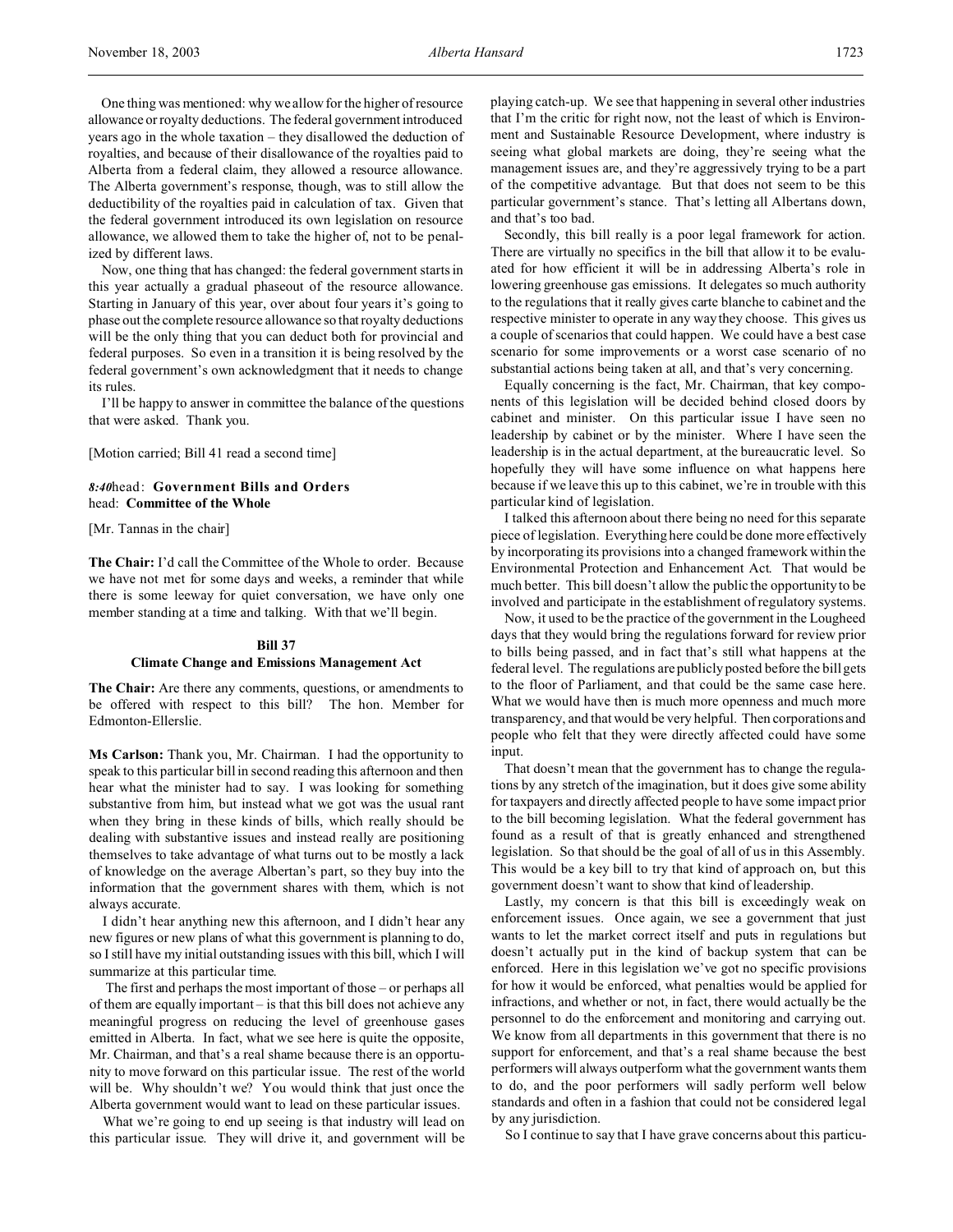**The Chair:** The hon. Member for Edmonton-Highlands.

**Mr. Mason:** Thank you very much, Mr. Chairman. I'm pleased to address the Climate Change and Emissions Management Act, Bill 37. This is carried over from the spring session, and it addresses the specified gas emissions responsible for the greenhouse effect as part of the Alberta action plan on climate change. It provides for sectoral agreements, emissions trading programs, reporting, and funding of technological approaches to address climate change.

Mr. Chairman, this bill was first introduced in last year's fall sitting. It died on the Order Paper and then was reintroduced in the spring. The politics which are behind this bill are clear. It was originally part of the Conservative campaign against the ratification of the Kyoto protocol by the federal government. When this strategy then failed, it's now seen, I think, by the government as some sort of defensive mechanism asserting Alberta's jurisdiction over climate change initiatives by setting up provincial mechanisms instead of participating in the federal mechanisms.

Now, many environmental groups have justifiably been harshly critical of the approach set out in Bill 37 for a couple of reasons, Mr. Chairman. It extends the time frame for meeting climate change targets to 2020 instead of 2012, and it calls for reducing emissions intensity as expressed in GDP rather than absolute reductions. This is, I guess, the real difficulty with this bill because it's based on the approach taken by the Bush administration in the United States. Of course, we know that the Bush administration was supported as the spokespeople for the oil industry internationally and particularly in the United States as well as the arms industry. Those were the biggest backers of the Republican campaign for President that managed to not elect George W. Bush but to have him appointed by the Supreme Court, notwithstanding the fact that his vote was less than that of Mr. Gore's.

### *8:50*

The approach favoured by the big oil companies in Texas is the same approach that's favoured by this government, and that is to turn its back on the real issue facing the whole globe, which is a dramatic and accelerating climate change which is produced by emissions of greenhouse gases, in favour of a cooked-up formula that allows the overall, absolute amount of emissions to continue to rise. Now, of course, if you look at it from a scientific point of view, Mr. Chairman, just because the economy grows and therefore the allowable  $CO<sub>2</sub>$  emissions continue to grow makes no difference to the Earth, because the only thing that matters as far as climate change is the absolute amount of  $\mathrm{CO}_2$  production that is taking place. So you can go through all of the elaborate rationalizations you want to, but as long as we continue to pump out  $CO<sub>2</sub>$  into the Earth's atmosphere at an increasing rate, then climate change is only going to accelerate.

Now, most of us in this Chamber are old enough to remember what winters used to be like 20, 30 years ago, and we know that they're quite different today. Younger people probably don't realize this. I explained it to my son, and you know he wasn't there. He can't remember long, cold winters. But those of us of a certain age, Mr. Chairman, can recall this. Only the hon. Member for Edmonton-Gold Bar is probably too young to remember really, really cold winters, but I think most of the rest of us are.

So the approach is that if your GDP grows, if the economy expands, you can increase the absolute amount of  $CO<sub>2</sub>$  emissions as

long as as a percentage of the GDP you're declining. So if you get slightly more efficient relative to your economic output, then it's okay to increase your absolute emissions of  $CO<sub>2</sub>$  and other greenhouse gases. Of course, Mr. Chairman, this is completely unsustainable. This approach is, in my view, fundamentally dishonest and tries to pretend that it's doing something about greenhouse gas emissions when, in fact, it is permitting them to continue to rise.

So what, then, is the result? Well, Mr. Chairman, we are trading off economic advantages for ourselves at the expense of the wellbeing of our children, our grandchildren, and unless something changes, then two or three or four generations down the line the consequences for those that come after us are going to be very severe indeed. In fact, scientists who are most familiar with this phenomena have indicated that there will be mass reductions in the Earth's human population somewhere out to 50 years if things continue as they do.

The impacts of global climate change are severe, and it's not just that the Earth is going to heat up a few degrees and stop. What's going to happen is, in fact, that the rate of change is going to accelerate, and it will have a profound effect on the world's food supply as well as causing severe weather and so on. We've already begun to see that with the huge fires in the last couple of years around the world, not just here, not just in California, not just in B.C. but tremendous, tremendous increases in the number of hectares of forest lost in places like Siberia, in Europe, and so on. You just extrapolate that 10 years or 20 years, and you will see that catastrophe awaits. But this government doesn't really take that seriously for some reason and seems to believe that it's okay to continue to go down the path that we have chosen for ourselves or, rather, that those who have control of the levers of the economy have chosen for us.

Mr. Chairman, I had hoped that Bill 37 would be withdrawn or allowed to die once its usefulness as an exercise in fed-bashing was gone, but the government seems intent on pursuing it, and there are elements as well of infringement on the jurisdiction of the federal government. The provincial government is, of course, always ready to cry wolf whenever the federal government attempts to infringe on its jurisdiction, but whether it's marriage or environment or wheat, this government is prepared to try and step on the toes of the federal government. So to put it very politely, it's an inconsistency on the part of this provincial government.

Just in conclusion, Mr. Chairman, I think that the Climate Change and Emissions Management Act is an irresponsible piece of legislation. I don't think it does anything to enhance Alberta's position, and what it will do is allow the government and certain irresponsible members of the corporate sector to continue to ignore this very serious problem and this treaty obligation on behalf of the country. As such, I don't see how members of this Assembly can support Bill 37, and I would urge them to vote against it.

Thank you very much, Mr. Chairman.

#### **The Chair:** The hon. Member for Edmonton-Riverview.

**Dr. Taft:** Thank you, Mr. Chairman. It's always a pleasure to rise in this Assembly. I think Bill 37 could be one of the more important bills that we discuss during this session. I have a range of concerns with it that begin right from the fundamental approach of the bill and the underlying assumptions. I know, speaking for my constituency, that climate change is an issue of great, great concern. Last year about this time I held a town hall meeting in my constituency, and about 500 people came out to talk about and learn about the Kyoto accord and climate change, to hear some top-notch scientific presentations, and to discuss the issue. So it was pretty clear to me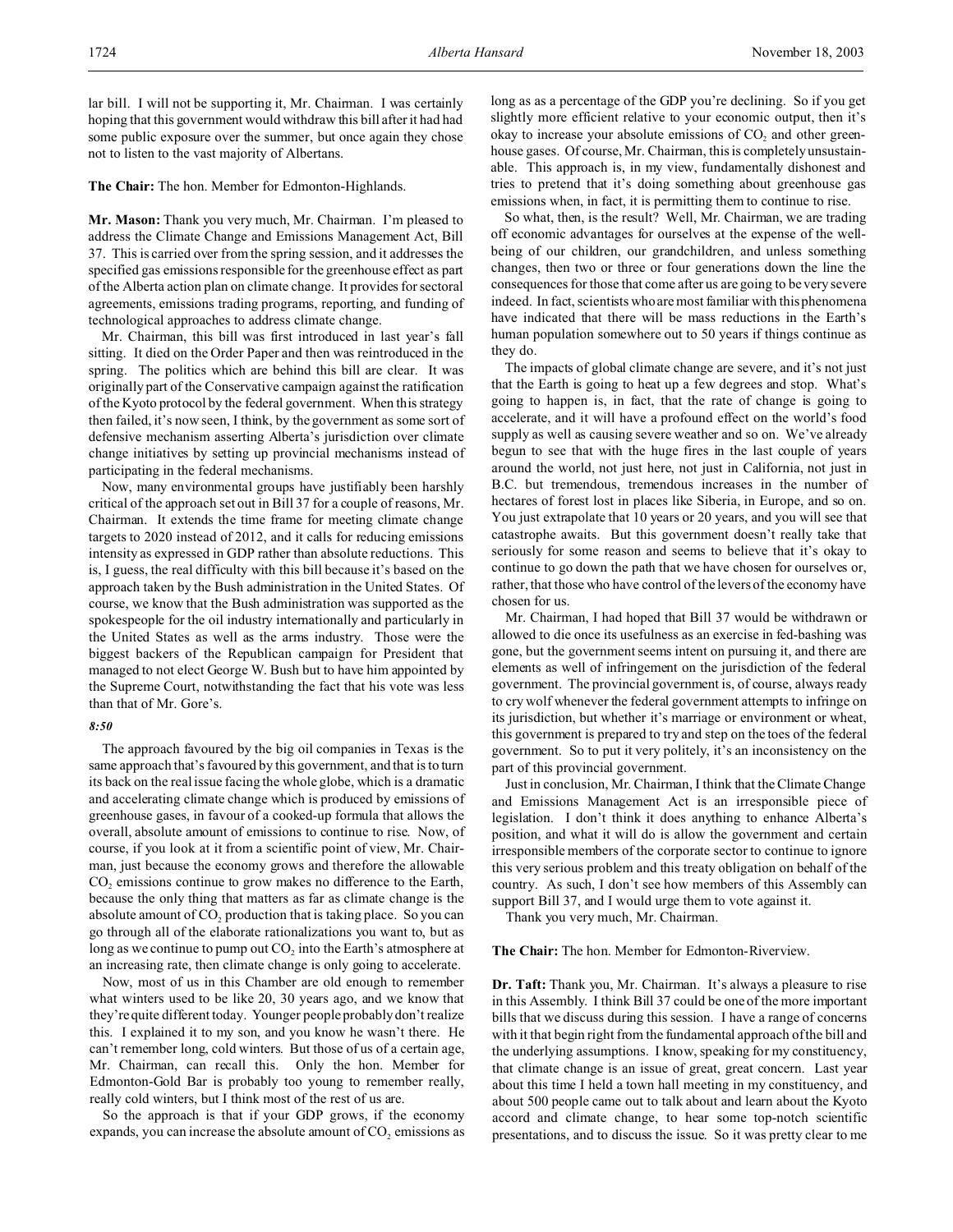that jamming a good-sized church in a town hall meeting on climate change was a sign that the public is really concerned about this issue.

In the months that have passed since then, my impressions have continued to be reinforced that this is an issue of real concern to all Albertans across the entire province. Two weeks ago I had two separate phone calls from people in eastern Alberta, people I had no contact with before. I'm not sure why they called me, but both of them raised serious, serious concerns about climate change and the depletion of water resources in eastern Alberta, one near Oyen and the other, I believe, near Provost. They phoned me as farmers, as ranchers saying: "Hey, our climate is changing. Our land is drying out. We need to act."

## *9:00*

Then the other day I had family in town for the rodeo. Believe it or not, there are genuine cowboys in my family, rodeo cowboys. They were chatting to me about the state of their ranchlands. One of them, who has ranch country west of Didsbury, was talking about how year-round he used to see white snow on the peaks of the mountains and now a good part of the year the mountains are bare, and how when he rides into the Ya-Ha-Tinda and the backcountry in the eastern slopes, he sees the land drying out and the damage to the land and how deeply he's concerned about that.

Other family members in central Alberta, both north and south of Red Deer, are worried about the health of the Red Deer River and the sustainability when we are pumping water out of that river through water treatment plants in the Innisfail area and then distributing it from there south of Red Deer, and at the same time we're starting to suck water out of the Red Deer River and pump it north all the way up to Hobbema. How much can the Red Deer River sustain, especially when the snowpack in the mountains is smaller and smaller every year?

Again, closer to home for me this summer, I had a STEP student do a history of the constituency. She went around and interviewed some of the original residents of Riverview. When she compiled all the interviews and I read through them, one of the striking things was how wet that constituency was on both sides of the river when it was settled 40 or 50 years ago, how there were lakes, McKernan Lake and Lendrum Lake, and a whole string of lakes on the south side, and how on the west end there were swamps and bogs and people actually could boat down what is now 149th Street. Living people have those memories. Now you go around Riverview and you can see trees dying by the hundreds because of a lack of moisture.

So there's no question this is a profound issue. The evidence of change is all around the province. I feel no great confidence that the leadership of this government accepts that evidence, and if they do accept it, it's been reluctant indeed.

Turning to the bill, Bill 37, and looking at the very first sentence of the preamble, it reads:

Whereas the Government of Alberta has a deep and well established commitment to protect Alberta's environment for future generations through proactive and responsible stewardship of the environment.

It goes on and on from there through the entire bill. These are noble words, Mr. Chairman, but to me they ring hollow.

**Mr. Mason:** So much CO<sub>2</sub>.

**Dr. Taft:** As the Member for Edmonton-Highlands says, they feel like just so much  $CO<sub>2</sub>$ .

Where is this deep and well-established commitment for the environment that this government claims to have? I don't see it very often. I certainly don't see it in this bill. This bill, in fact, sets up a

mechanism that will allow greater and greater greenhouse gas emissions in the province. What we're seeing now played out is in some ways a tragedy, a tragedy that could have been prevented if the government had listened to its own advisers in 1988, who put forward a pretty comprehensive greenhouse gas emissions plan, one that's actually quite detailed.

Frankly, when I look at Bill 37 and I read that first preamble, I wish that the rest of the bill followed in suit because we could be looking at this issue not as a threat but as an opportunity. These are opportunities faced by Alberta that are being confronted by countries around the world, people around the world, and people around the world are going to be looking for leadership. How do we address climate change? How do we address water shortages? How do we address drought and disease and plague that come with that? How do we address massive forest fires? Alberta is positioned to become a global leader in constructively addressing climate change in sector after sector after sector, and instead of a bill that would provide that kind of leadership, we get a bill that puts in place a mechanism to allow, frankly, an increase in greenhouse gas emissions.

I would love to see amendments to this bill that take a more aggressive and constructive stewardship of our land and of our planet, and some ideas that I would like to see in this bill, some clauses that are not here, I don't believe – for example, addressing questions of demand side management. Rather than worrying about how we supply more and more and more energy and more and more and more water and so on and so forth, why don't we focus on reducing the demand, and why don't we have legislation that addresses climate change and emissions by concentrating on reducing demand? There are lots of ways this could be done.

I was listening to an interview just the other day with an energy expert who talked about the effect that regulations have had on improving the efficiency of something as simple as the household refrigerator. The household refrigerator is one of the largest energy consumers in a house, and up until about 10 years ago they were absolute energy hogs. Because regulations were brought in and steps were taken to improve their efficiency, you cannot now buy energy hog refrigerators. Every new refrigerator is substantially more efficient than it was before, than the older models were. That kind of example could be repeated over and over and over, from light bulbs to automobiles to water heaters, plumbing, toilets, showerheads, all of it. We don't see any attempt at addressing those kinds of issues in this bill that begins with noble words about "a deep and well established commitment to protect Alberta's environment." Unfortunately, none of that is here.

So this bill falls short, I think, falls badly short in what it purports to do. I expect the bill to be passed by the government, and it certainly addresses the concerns of the heavy oil industry, but I think it is much too narrow a bill when it's talking about climate change and emissions management and, frankly, fails to live up to the vision that's sketched out in the preamble.

Mr. Chairman, with those words I place some of my concerns on the record and look forward to some other discussion and debate. Thank you.

[The clauses of Bill 37 agreed to]

[Title and preamble agreed to]

**The Chair:** Shall the bill be reported? Are you agreed?

**Hon. Members:** Agreed.

**The Chair:** Opposed? Carried.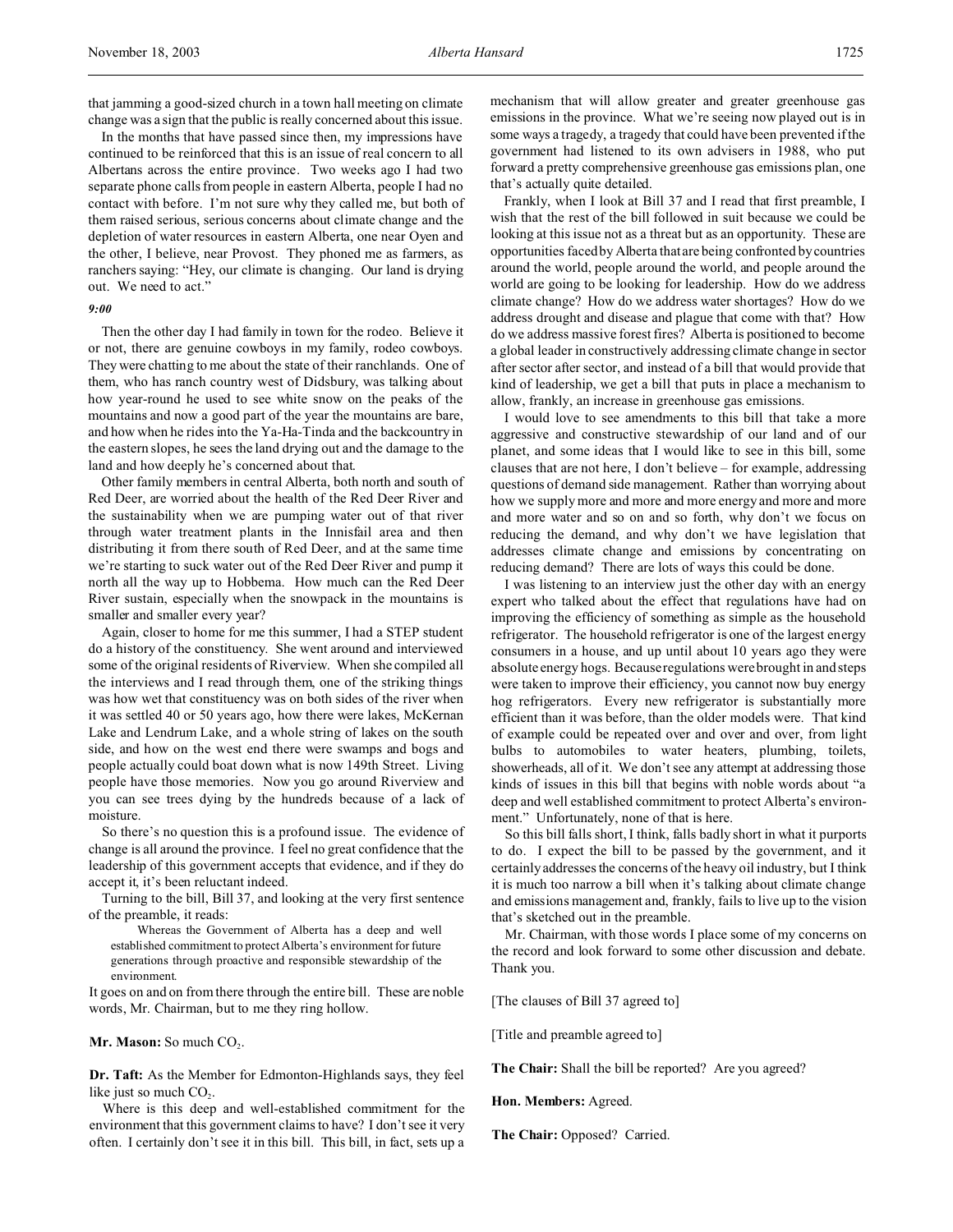## **Bill 36 Environmental Protection and Enhancement Amendment Act, 2003**

**The Chair:** Are there any comments, questions, or amendments to be offered with respect to this bill? The hon. Minister of Environment.

**Dr. Taylor:** Yes. I have a number of amendments I'd like to offer. You have them. I'd like to have you pass them around please, Mr. Chairman. I won't comment much on them other than to say that we consulted with industry and so on, and these amendments are the result of the ongoing consultations over the summer. I would hope that the opposition would support the amendments as well.

Thank you.

*9:10*

**The Chair:** The hon. Member for Edmonton-Ellerslie on amendment A1.

**Ms Carlson:** Mr. Chairman, just for a point of clarification, the whole package is going to be considered as one amendment; is that the case?

**The Chair:** The Minister of Environment.

**Dr. Taylor:** Yes, Mr. Chairman. We will do it as a package.

**The Chair:** Is that in agreement?

**Ms Carlson:** Mr. Chairman, I was hoping that the minister was going to take a little bit of time to go through them and at least explain them to people, because as we have seen this afternoon, we rushed through second reading of this bill and now we have the amendments before us in committee and are expected to just approve them with what appears to be very little fanfare. At least those amendments should be read into the record, in my opinion, and have the opportunity for some debate.

First of all, I would like to say, though, that in terms of these amendments the minister did try to arrange a meeting with me and my researcher to talk about them and explain them in some detail. Our meeting was scheduled for tomorrow, but because this bill has gone through the Legislature so quickly, we haven't had a chance to actually talk about them. However, he certainly did get them to me as soon as possible, which was today, and we've had a chance to review them to some extent and make some comments on them, and generally speaking, Mr. Chairman, we do approve of them. What we see is that there are quite a few amendments here. Most of it is cleaning up of the bill and responding to concerns that we have also heard from government, but they are somewhat substantive in nature and so should really be talked about a little bit.

The first amendment, the A part, adds some more definitions to section 2. It talks about potable water, and then it talks about a wastewater system and goes on to define that. That's good. We needed more definitions, for sure, when it comes to those particular systems as defined in the Environmental Protection and Enhancement Amendment Act.

The waterworks system then goes on to be defined to talk about potable water to cities or towns or municipalities or villages or hamlets or settlement areas and those kinds of water supply systems, like the lines, the on-stream, off-stream storage facilities, pumphouses, treatment plants, and so on. So more definition is better than less definition. In this case, we're happy with that.

A big section is then added after section 4. It talks there about

director's discretion, and this is where we had most of our questions, because it always concerns me a little bit when this government hands more discretion to directors. On consultation with the minister's staff and reviewing this, it seems like in this particular instance this may not be a bad thing. I may rue the day that I agreed to this particular amendment, depending on how they end up applying it, but so far it looks like it's good to have some discretion for these applications in the cases where decisions need to be made and people may or may not be readily available. So we're going to conditionally support this particular one at this time, and we'll be watching closely to see how it is applied throughout the province and will see how it goes from there.

Then we go on to 4.4, where section 67 is amended by repealing some subsections and adding more. Here it talks about what the section does not apply to, and mostly that's repairs and maintenance and temporary changes to equipment and so on. As I review section 67, I don't have any issue with that.

Section 4.5 was slightly amended, and it talks about how notice is given and applications for registrations are done. It's a little bit more definition, and that's okay, I think. In C "section 9 is struck out," and the addition is added there that not just the director can address this particular section but "or an inspector." Once again, we'll see how that plays out, but it doesn't look like it's too bad to me. So then cleaning that up and tying it in in other sections, and the same thing happens for section 17 and section 18.

I agree that section 19 that's being struck out here is applicable in this particular case.

Then we get to H, section 21, where "section 142 is repealed and the following is substituted." We get the "environmental protection order after reclamation certificate" where it states:

If, after a reclamation certificate has been issued, an inspector is of the opinion that further work is necessary to conserve and reclaim the specified land and the work relates to matters that were not apparent at the time the reclamation certificate was issued, the inspector may . . .

and then it lists a number of things that the inspector can do, and this is the part of the amendments that I completely support.

This is a really good addition that strengthens this act because we have had circumstances in the past where it looks like the reclamation has been done well and then something comes to light afterwards where more work is necessary. It was a little fuzzy prior to this in this particular act about how the government could move forward on these issues and actually have the people or company to whom the reclamation certificate was issued clean up their act. So we like that.

Then of course in I it talks about section 22 being amended by striking out the dates as applied.

So, generally, it looks like some good things, really good things, in this amendment package, some that I'm slightly reserving judgment on and will support, and we'll see what follows. We may be coming back sometime in the future to complain about them if it turns out that they're not going to be applied in the manner in which we expected them to be. Otherwise, generally speaking, these changes to the Environmental Protection and Enhancement Amendment Act, 2003, look to me like they strengthen the act. It looks like they're addressing a number of the concerns that I have heard on our side not so much from industry but from the environmental community.

So we will be supporting this particular amendment package at this time, Mr. Chairman.

**The Chair:** The hon. Member for Edmonton-Gold Bar on amendment A1.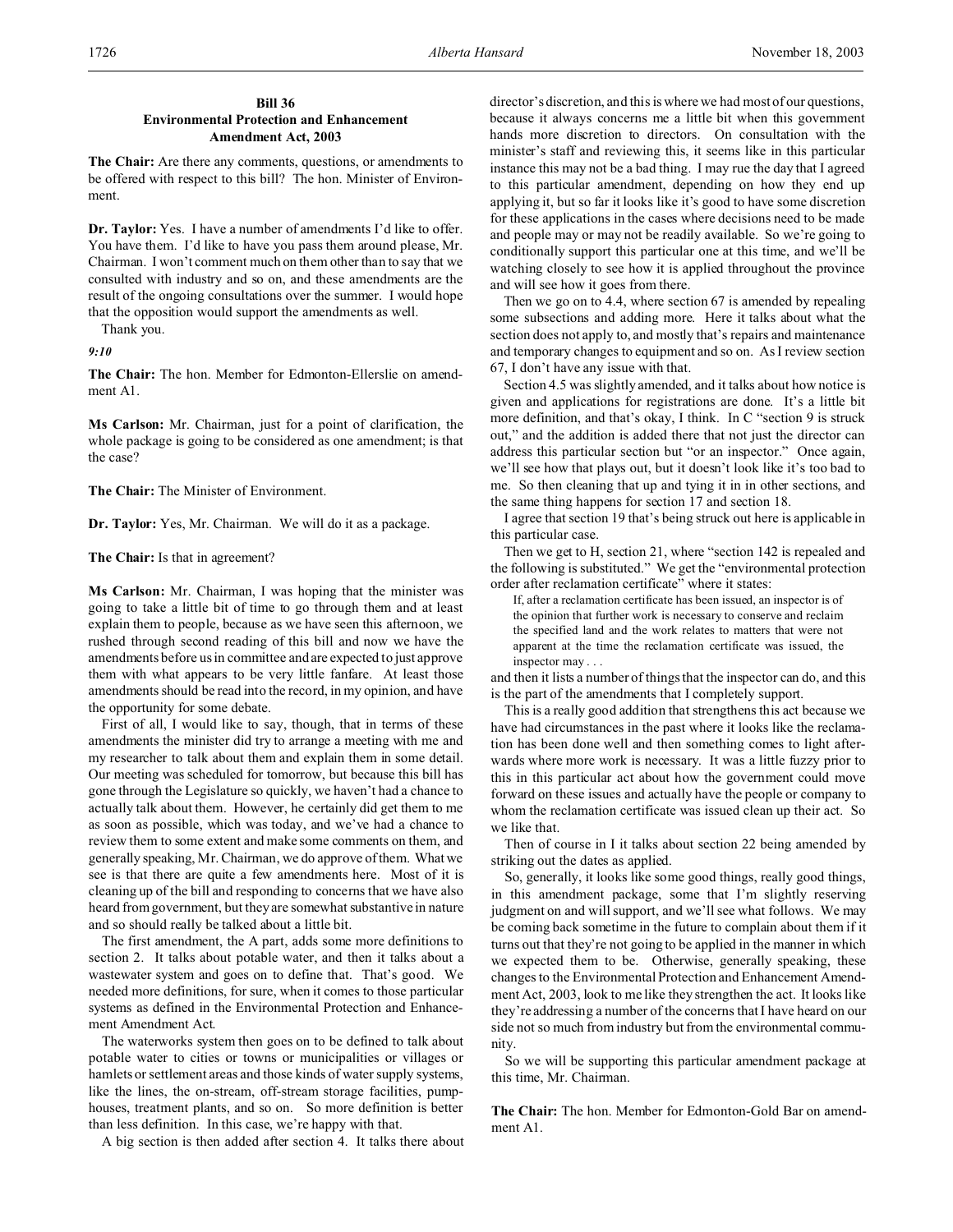**Mr. MacDonald:** Thank you very much, Mr. Chairman. I rise to participate in the debate on this list of rather extensive amendments, in my view. It is with a great deal of reluctance that I speak because certainly I think this is a comprehensive list, and to receive them and then to have to make one's mind up in regard to whether they should be accepted or rejected is not, in my view, a legislative process that I would agree with.

Now, I have some specific concerns about this. Certainly the hon. Member for Edmonton-Ellerslie also has expressed concerns. But in specific relation to this amendment in section 142, when we have what it states here – and I'm going to read this into the record, Mr. Chairman, because my colleague did also – I have some questions in regard to the potential costs that we could be stuck with here. Did you have a look at the bottom of that? The costs are the responsibility of the government. This is horrendous.

Now, section 142(1), Mr. Chairman, reads:

If, after a reclamation certificate has been issued, an inspector is of the opinion that further work is necessary to conserve and reclaim the specified land and the work relates to matters that were not apparent at the time the reclamation certificate was issued, the inspector may.

Now, it lists in (a) what the inspector may do, and then when you get to (b), the inspector may "carry out any work that the inspector considers necessary to conserve and reclaim the specified land."

### *9:20*

Now, 142(2) states:

No environmental protection order regarding conservation and reclamation may be issued under this section

- (a) in any case where the reclamation certificate in respect of the specified land was issued under the Land Surface Conservation and Reclamation Act . . .
- (b) in any other case, after the date prescribed or determined in accordance with the regulations for the purposes of this section with respect to different classes of specified land set out in the regulation.

Now, 142(3) states that "the costs of carrying out the work under subsection  $(1)(b)$  are the responsibility of the Government." When you carry out that work, how much is that going to cost, what exactly is this, and what exactly are we doing with this amendment at this time, putting it before the House in this manner? How many millions of dollars are at stake here?

I think this is wrong, Mr. Chairman. We could have any amount of land. We need further explanation from the hon. minister on this. There could be any amount of well sites, whether they're oil or gas. There are numerous ones. We have changed the rules as to how the reclamation process is to be done. How many abandoned well sites could be stuck into this section  $(1)(b)$  that are the responsibility of the government?

My belief is that the government then recovers the money from the reclamation certificate holders. Now, is that true in this case? If not, how much money is the government potentially risking? How many tax dollars are we potentially risking if we support this amendment? At this time until I get the answers, I for one cannot accept this amendment. I think it certainly requires clarification from the hon. minister because we need to make sure that the taxpayers aren't going to be on the hook for millions and millions of dollars in cleanup costs for oil and gas leases.

Thank you.

**The Chair:** The hon. Minister of Environment.

**Dr. Taylor:** Yes. I'm more than prepared to answer his question on the cleanup costs. In the present legislation the oil and gas companies are only responsible for five years. Any cleanup costs after that revert back to the Crown. After five years their time is over. What we're doing with this amendment is we're making them responsible for 25 years. Now, is 25 years enough? I mean, I don't know. But that's the agreement we could get through hard negotiations with the oil industry, that they will be responsible.

So if their reclamation certificate gets yanked, which it can anytime in that 25 years if something shows up, and the landowner phones Alberta Environment 10 years down the road and says, "Hey, look at this; my crops aren't growing here," or "The grass has died here," Alberta Environment will then do an investigation. If it is shown that there is some kind of pollution or damage to the land, then we yank the reclamation certificate that the oil company or pipeline company or chemical company or whoever – I don't want to just pick on oil companies – has had for 10 years, and they have to go back in and reclaim. At that stage if that happens, then they're on the hook for another 25 years after because they no longer have a reclamation certificate. What would happen then would be that they'd ultimately clean it up, they'd get a new certificate, and then you're onto another 25-year period, so it's a long extension.

As I say, there were extensive negotiations with all the industries involved to be able to come to this. Is it long enough? Too long? I think it's a good first step to try and take a look at it, and if we feel at some stage we need to extend it a longer time, then one would have to get back into negotiations again.

#### **The Chair:** The hon. Member for Edmonton-Gold Bar.

**Mr. MacDonald:** Thank you, Mr. Chairman, and thank you to the hon. minister. Now, does the department have any estimation of how much liability there would be for the taxpayers in this matter? Is there any estimate of the potential cost to the taxpayers at this time?

**Dr. Taylor:**I'm not exactly sure of the question. Do you mean after 25 years, the cleanup costs? No. We don't have that kind of estimation because we assume that after 25 years any damage . . . All the science would say, if one believes the science – and we all know that sometimes science doesn't actually work – is that within 25 years you will see any kind of situations or any kind of ongoing damage that would arise.

I'll tell you, though, that in terms of the existing laws – and the federal government has noted this as well recently – there are thousands of sites across Canada that need to be cleaned up for which there is now no longer an original owner, and the time lapse, which in most provinces is five to seven years and they aren't changing, has expired. So the federal government said recently that they don't know how many billions of dollars it will cost to clean up all those sites. In Alberta we will have – we're not sure the exact number – quite a number of sites for which you cannot find an original owner or the owner has gone broke or the owner has died, and those sites, because the old act was a five-year kind of time frame, will need to be cleaned up. We haven't even started to try and estimate what that would be yet.

**The Chair:** The hon. Member for Edmonton-Highlands on amendment A1.

**Mr. Mason:** Mr. Chairman, I'd like to speak to the amendments to Bill 36 and, in fact, to Bill 36 in a more general sense. I want to indicate that the general approach of the bill is difficult. While we certainly appreciate the extension of periods of liability for abandoned sites from five to 25 years – we think that's a positive thing –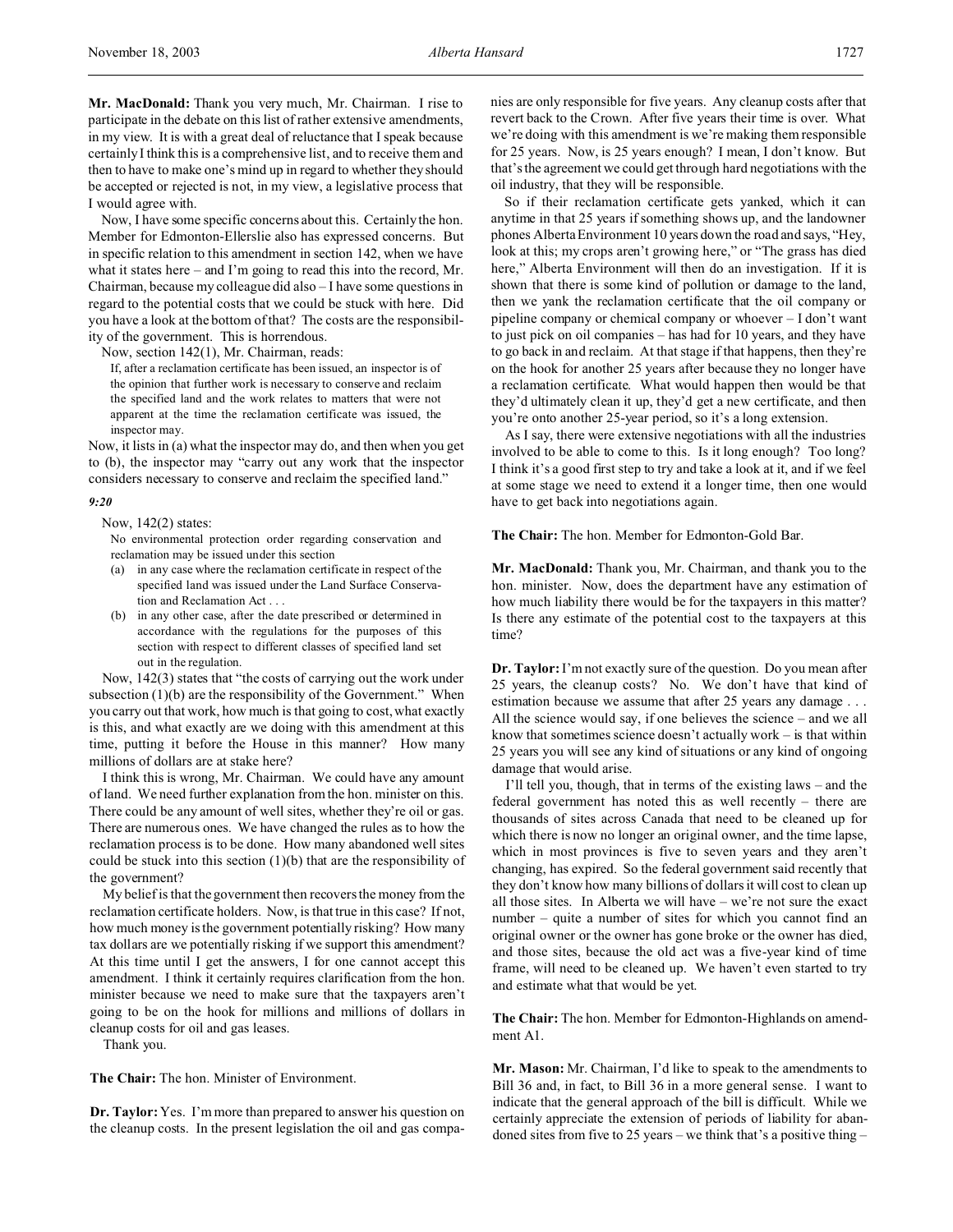I guess I want to say that we have some serious difficulties with the bill.

Before I get on to that, Mr. Chairman, I'd like to deal with the amendment packages. I just find it a little bit amiss that we would have a significant package of amendments brought before us without consultation in advance and without any explanation, or any substantive explanation, from the minister. So it makes our job very difficult to see how these particular sections fit with the existing act. That's probably a couple of hours' study to be able to do that analysis and integrate the amendments with the bill that has been provided up to this point. So I want to register my concern with the approach, and I hope that the minister will just take a moment and go through the different sections and explain why the government feels that these things are necessary.

Now, with respect to Bill 36 more generally, I believe that the minister has indicated in the past that there are 40,000 uninspected sites and they only have the capacity to do 1,700 per year. So the approach, then, is not to increase the resources that are available to the department but basically go from government inspection of abandoned oil and gas well sites to one of industry self-regulation. I may be forgiven if I'm skeptical about the industry's potential conflict with respect to this. Now, it's true that the oil and gas company would have to hire a reclamation specialist and that this specialist would have to submit all the paperwork to the government and so on. It's also true that codes of practice for acceptable reclamation would be developed, but you know the government inspectors in the future will only do land audits of reclaimed well sites, access roads, and abandoned right-of-ways.

#### *9:30*

Mr. Chairman, I'm hard-pressed to see how this will actually improve the situation over the status quo. You know, we have a situation where it's been reported that there just aren't enough resources on behalf of the department to actually do their job, and instead of addressing that question, we've gone off in this direction of self-regulation. I think there's a lot of history now of selfregulation, and it's not all one-sided, but generally it has had very, very mixed results, and there is no guarantee in our view that this approach is going to be effective or even more effective than the limited amount that the department is doing now.

So those are my concerns. I don't know if the minister is able to respond to any of them, but I'll take my seat and wait with bated breath, Mr. Chairman.

**Dr. Taylor:** Just to respond to a couple of them and give a little information before I respond. The member is quite correct. We have over 40,000 sites that need to be reclaimed. When you look at the history of reclamation in this province, since 1963 40,000 sites have been reclaimed. In 40 years 40,000 have been done. Quite frankly, I don't see this dragging on until my grandchildren's grandchildren have children before you get all the backlog of the existing 40,000 done. Then on top of the existing 40,000 we have 155,000 active well sites today. That's not pipelines or batteries or any of the other things that go around the oil industry. Just well sites, 155,000 active well sites. Some of their life span is relatively short because they're nearing the end of their life span. So when you look at those kinds of numbers and the fact that the government or the department has reclaimed 40,000 over 40 years, you can see that you have to do business differently.

So, one, let me state very clearly that it is not self-regulation. We establish the regulations. When I say "we," I mean Alberta Environment. We, Alberta Environment, write the reclamation certificates. We at Alberta Environment can pull that reclamation certificate at any time for cost. We at Alberta Environment will continue to inspect sites. We will audit sites, and I can assure you that within Alberta Environment the inspectors know who the good reclamation companies are and who the not-so-good reclamation companies are.

In previous legislation only a director could pull a rec certificate. This new amendment allows for inspectors to pull a reclamation certificate, so that's quite an advancement in the sense that an inspector on a site can pull a reclamation certificate. I want to be very clear. This is not self-regulation. The company, whether it's an oil company, a gas company, a pipeline company, a chemical company, whoever is doing the reclamation has to hire an outside expert.

If I could use the equivalent comparison of blueprints on a house, when I get my blueprints done for a building project, the engineer puts his stamp on the blueprint. If there's a problem with that stamp and the engineer hasn't done his job, there are all kinds of consequences on that engineer. He's got a professional association that can yank his right to do these things. There are the consequences of him getting sued because he didn't do it properly, and there are the consequences of me the builder never using him again, so he will not have any business.

It's the same thing in this area. If the reclamation professional doesn't do his job properly and signs off on something that is not reclaimed properly, then all of the same consequences can befall him. His professional association can yank his certificate. Both the government and the company may want to sue him, because the company is going to be annoyed because they're going to get their rec certificate yanked.

So there are very clearly consequences, and Alberta Environment stays very clearly in control. I hope that answers the member's questions.

**The Chair:** The hon. Member for Edmonton-Ellerslie.

**Ms Carlson:** Thank you, Mr. Chairman. I have a question for the minister. What is the current contingent liability for reclaiming those abandoned sites?

**Dr. Taylor:** Well, I'm not sure what the question means, but I will get you the answer. We'll have a record of it in *Hansard*, and we'll get you the answer. I'm not sure what the question was. It's getting a little technical for me.

[Motion on amendment A1 carried]

[The clauses of Bill 36 agreed to]

[Title and preamble agreed to]

**The Chair:** Shall the bill be reported? Are you agreed?

**Hon. Members:** Agreed.

**The Chair:** Opposed? Carried. The hon. Government House Leader.

**Mr. Hancock:** Thank you, Mr. Chairman. I would move that the committee rise and report bills 37 and 36.

[Motion carried]

[The Deputy Speaker in the chair]